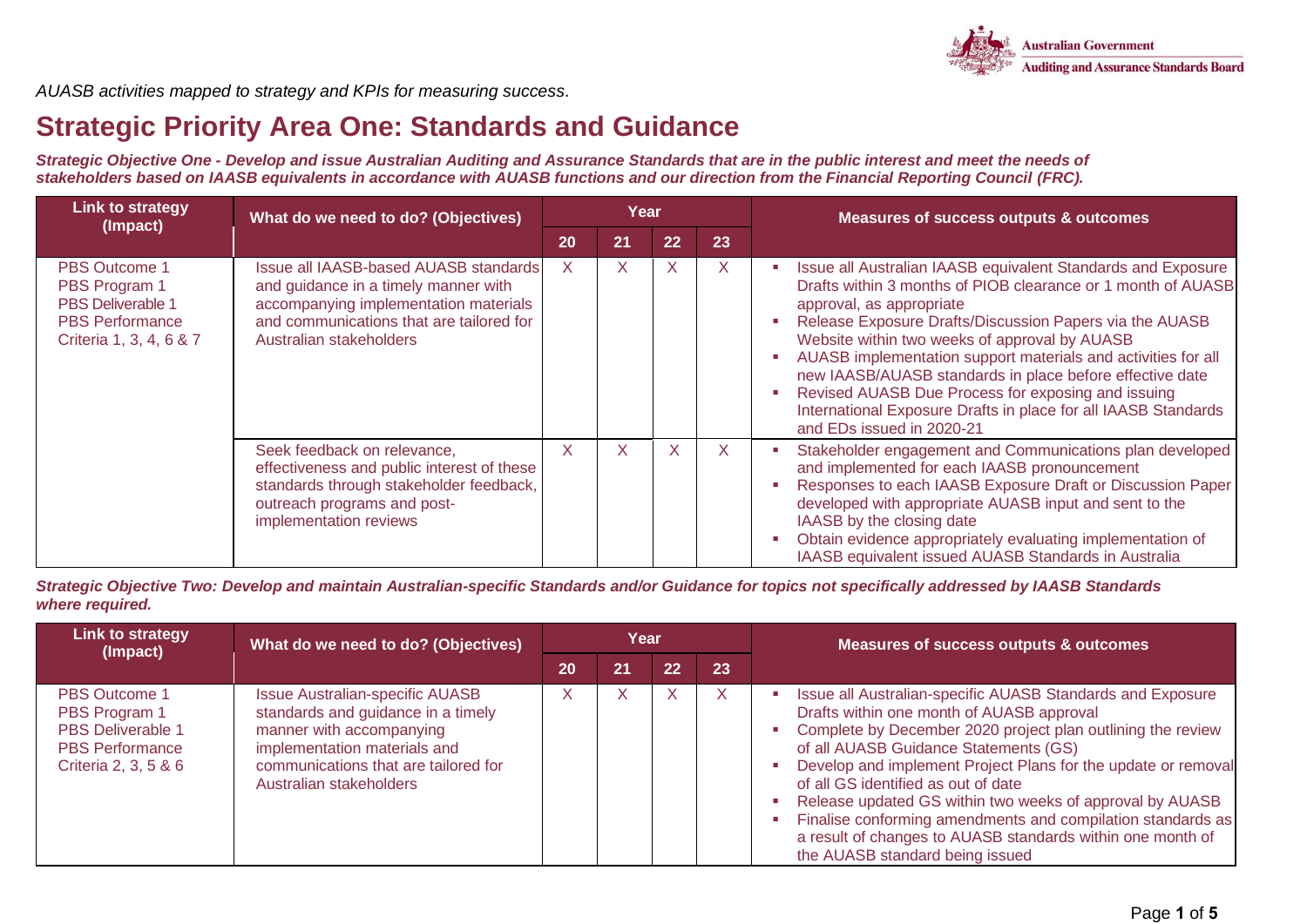

| Seek feedback on relevance,<br>effectiveness and public interest of<br>Australian-specific standards and<br>guidance through stakeholder feedback,<br>outreach programs and post-<br>implementation reviews |  | X | X. | Stakeholder engagement and Communications plan developed<br>and implemented for each AUASB pronouncement<br>Conduct post-implementation reviews of Australian specific<br>AUASB Standards, within 2 years of their operative date. |
|-------------------------------------------------------------------------------------------------------------------------------------------------------------------------------------------------------------|--|---|----|------------------------------------------------------------------------------------------------------------------------------------------------------------------------------------------------------------------------------------|
| Identify gaps in the AUASB Framework<br>where guidance is required and issue<br><b>Guidance Statements or Bulletins to</b><br>address these                                                                 |  |   |    | Review and update other AUASB Framework<br>Pronouncements, as required.                                                                                                                                                            |

## **Strategic Priority Area Two: International Influence**

*Strategic Objective Three: Influence international standards and guidance to achieve public interest outcomes and serve as the most effective base possible for Australian auditing and assurance standards.*

| <b>Link to strategy</b><br>(Impact)                                                                   | What do we need to do? (Objectives)                                                                                                                                                          |              | Year |                         |    | <b>Measures of success outputs &amp; outcomes</b>                                                                                                                                                                                                                                                                                                                                                                                                                                                                                                                                     |
|-------------------------------------------------------------------------------------------------------|----------------------------------------------------------------------------------------------------------------------------------------------------------------------------------------------|--------------|------|-------------------------|----|---------------------------------------------------------------------------------------------------------------------------------------------------------------------------------------------------------------------------------------------------------------------------------------------------------------------------------------------------------------------------------------------------------------------------------------------------------------------------------------------------------------------------------------------------------------------------------------|
|                                                                                                       |                                                                                                                                                                                              | 20           | 21   | 22                      | 23 |                                                                                                                                                                                                                                                                                                                                                                                                                                                                                                                                                                                       |
| PBS Outcome 1<br>PBS Program 1<br>PBS Deliverable 3<br><b>PBS Performance</b><br>Criteria 1, 3, 4 & 7 | Build and maintain strong international<br>relationships with the IAASB and like-<br>minded Global and National Auditing<br><b>Standard Setters, particularly New</b><br>Zealand and Canada. | $\mathsf{X}$ | X    | $\times$                | X  | Increased dialogue with and recognition from IAASB for NSS<br><b>COL</b><br>initiatives<br>Increased interaction and collaboration with likeminded<br>$\mathbf{r}$<br>National Auditing Standards Setters, particularly New<br>Zealand and Canada, on Identified Projects on each<br>Standard-Setters' Work Agenda.<br>Increased influence of NSS on IAASB Agenda and<br>×<br><b>Outcomes</b><br>Identify and implement initiatives to collaborate on key<br>$\overline{\phantom{a}}$<br>international auditing and assurance focus areas with other<br>key national standard-setters |
|                                                                                                       | Demonstrate the AUASB's influence<br>on major international auditing and<br>assurance developments by<br>implementing the AUASB's<br><b>International Strategy</b>                           | X            | X    | $\overline{\mathsf{X}}$ | X  | AUASB Chair and Technical Team member to attend all<br>×.<br>IAASB meetings and participate in IAASB Task<br><b>Forces/Working Groups</b><br>IAASB papers reviewed and papers prepared by AUASB<br>staff for each AUASB meeting<br>Feedback on AUASB key issues prepared and sent to<br>×<br>Australasian IAASB members and relevant Task Forces prior<br>to each IAASB meeting<br>Summary of outcomes of each IAASB meeting prepared and<br>presented to the AUASB at next AUASB meeting                                                                                             |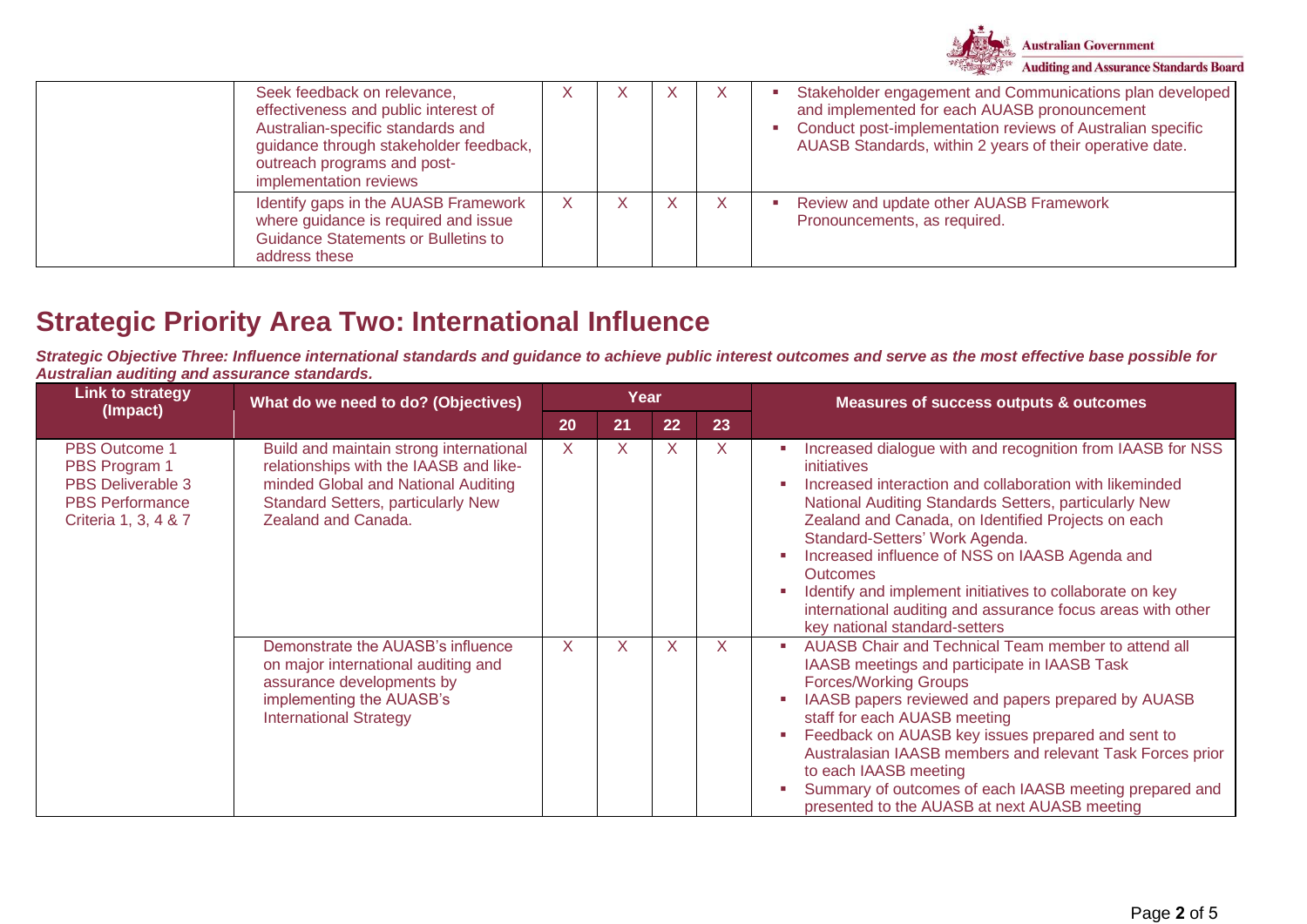

| Provide input to the international<br>standard setting process through<br>responding to international<br>pronouncements using input from<br>Australian stakeholders | X | $\lambda$ | X | Responses to each IAASB Exposure Draft or Discussion<br>Paper developed with appropriate AUASB input and sent to<br>the IAASB by the closing date<br>Engagement with Australian Stakeholders on all IAASB<br><b>Projects</b>                                                                                        |
|---------------------------------------------------------------------------------------------------------------------------------------------------------------------|---|-----------|---|---------------------------------------------------------------------------------------------------------------------------------------------------------------------------------------------------------------------------------------------------------------------------------------------------------------------|
| Maintain harmonisation of auditing and<br>assurance standards in Australia and<br>New Zealand in accordance with<br>relevant agreements and protocols               | X |           |   | Attend and contribute to NZAuASB meetings as required<br>Identification and prioritisation of joint AUASB/NZAuASB<br>projects, with AUASB and NZAuASB staff to ensure<br>appropriate levels of collaboration<br>AUASB/NZAuASB joint activities incorporated into each<br>board's respective technical work programs |

# **Strategic Priority Area Three: Audit Quality**

*Strategic Objective Four: In conjunction with the Financial Reporting Council, identify and implement initiatives designed to enhance Audit Quality in Australia.*

| <b>Link to strategy</b><br>(Impact)                                                                              | What do we need to do? (Objectives)                                                                                                                                                                |    | Year |    |    | <b>Measures of success outputs &amp; outcomes</b>                                                                                                                                                                                                                                                                                                                                                                                                                                                                                                                                                                                                                                                 |
|------------------------------------------------------------------------------------------------------------------|----------------------------------------------------------------------------------------------------------------------------------------------------------------------------------------------------|----|------|----|----|---------------------------------------------------------------------------------------------------------------------------------------------------------------------------------------------------------------------------------------------------------------------------------------------------------------------------------------------------------------------------------------------------------------------------------------------------------------------------------------------------------------------------------------------------------------------------------------------------------------------------------------------------------------------------------------------------|
|                                                                                                                  |                                                                                                                                                                                                    | 20 | 21   | 22 | 23 |                                                                                                                                                                                                                                                                                                                                                                                                                                                                                                                                                                                                                                                                                                   |
| <b>PBS Outcome 1</b><br>PBS Program 1<br><b>PBS Deliverable 7</b><br><b>PBS Performance</b><br>Criteria 3, 5 & 6 | With the FRC, devise and complete<br>activities to implement the FRC's Audit<br>Quality Action Plan and contribute to<br>improved audit quality outcomes in the<br>Australian auditing environment | X. | X    | X  | X  | AUASB involvement in FRC Audit Quality Plan<br>AUASB Audit Quality activities delivered as planned by the<br>updated FRC Audit Quality Plan<br>AUASB staff to develop auditing and assurance related papers<br>for FRC meetings<br>Collaborate with FRC on matters related to the Parliamentary<br>Joint Committee Inquiry on the regulation of Auditing                                                                                                                                                                                                                                                                                                                                          |
|                                                                                                                  | Work with ASIC, the AASB, practitioners<br>and other stakeholders to identify and<br>address significant inspection findings<br>associated with accounting and auditing<br>standards               | X. | X    | X  | X  | Undertake consultation with ASIC and practitioners to identify<br>areas which suggest improvement needed to auditing<br>standards and develop relevant guidance materials addressing<br>common inspection findings in key audit areas<br>Work with AASB to address accounting issues impacting audit<br>quality<br>Prepare and assist the AUASB Chair with any presentations to<br>the Joint Parliamentary Inquiry on the regulation of Auditing,<br>coordinating with other key stakeholders across the profession<br>(e.g. FRC, APESB) as required<br>Monitor and respond to any recommendations from the Joint<br>Parliamentary Inquiry on the regulation of Auditing relevant to<br>the AUASB |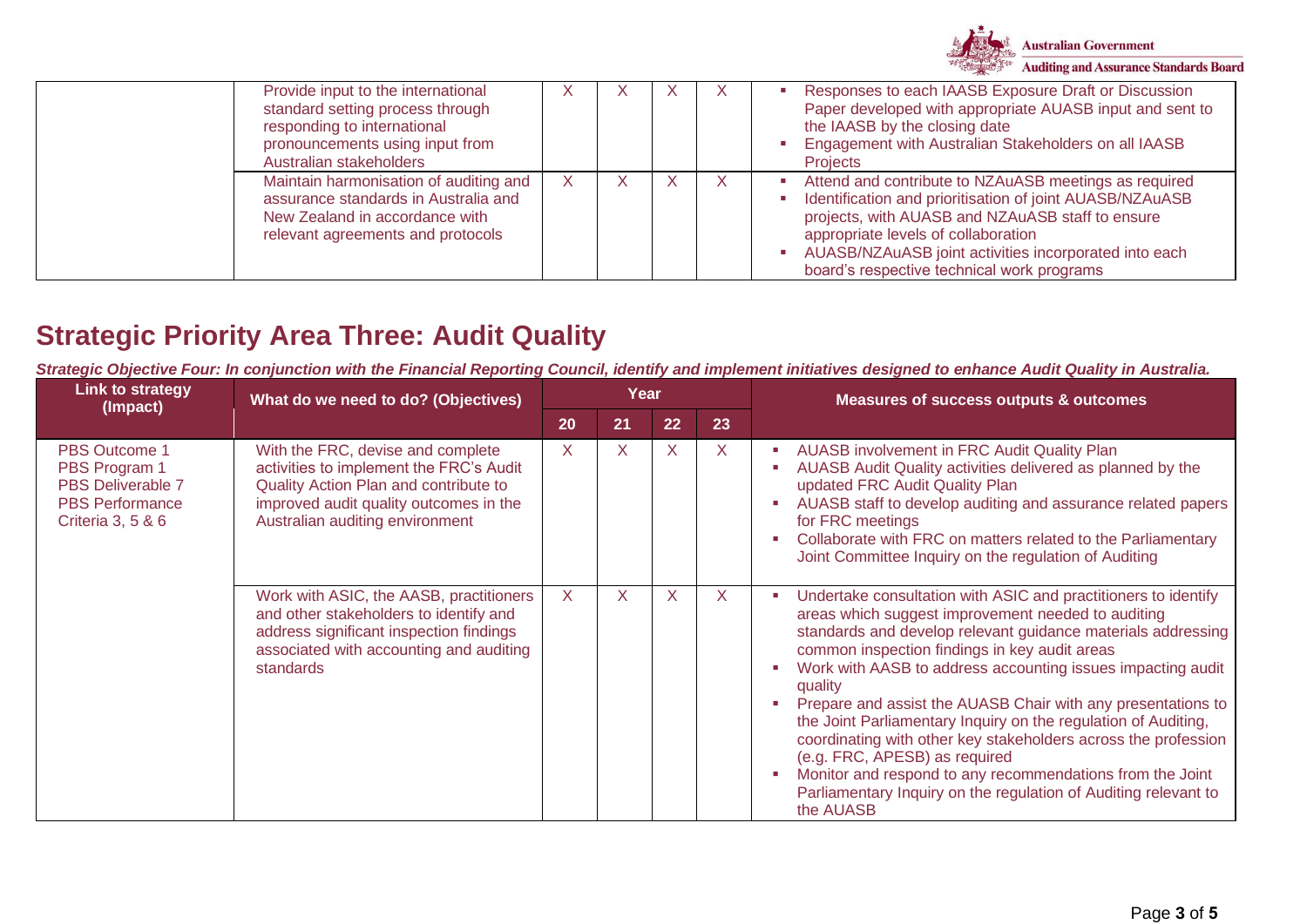

## **Strategic Priority Area Four: Thought Leadership**

*Strategic Objective Five: Demonstrate thought leadership through robust evidence-based research to inform strategic projects that address emerging areas of auditing and assurance.*

| <b>Link to strategy</b><br>(Impact)                                                                                    | What do we need to do? (Objectives)                                                                                                                                                                                                                                 |    | Year         |              |    | <b>Measures of success outputs &amp; outcomes</b>                                                                                                                                                                                                                                                                                                                                                                                                                                                     |  |
|------------------------------------------------------------------------------------------------------------------------|---------------------------------------------------------------------------------------------------------------------------------------------------------------------------------------------------------------------------------------------------------------------|----|--------------|--------------|----|-------------------------------------------------------------------------------------------------------------------------------------------------------------------------------------------------------------------------------------------------------------------------------------------------------------------------------------------------------------------------------------------------------------------------------------------------------------------------------------------------------|--|
|                                                                                                                        |                                                                                                                                                                                                                                                                     | 20 | 21           | 22           | 23 |                                                                                                                                                                                                                                                                                                                                                                                                                                                                                                       |  |
| <b>PBS Outcome 1</b><br>PBS Program 1<br><b>PBS Deliverable 5</b><br><b>PBS Performance</b><br>Criteria 3, 4, 5, 6 & 7 | Develop thought leadership and<br>implement strategic projects to improve<br>auditing and assurance practice in<br>priority areas such as Extended<br>External Reporting (EER), Audits of<br>Less Complex Entities (LCEs) and the<br>use of Technology in the Audit | X. | $\mathsf{X}$ | $\mathsf{X}$ | X. | Project plans developed and 2020-21 outputs identified for<br>each strategic thought leadership project area<br>Develop and implement outreach and engagement plans with<br>subject matter experts and key stakeholders for each<br>strategic thought leadership project area<br>Regular updates provided to AUASB members at AUASB<br>meetings<br>AUASB board members or staff to publish articles or<br>publications on selected strategic thought leadership project<br>areas                      |  |
|                                                                                                                        | Support the development and<br>publishing of relevant and high-quality<br>auditing and assurance evidence-<br>based research in accordance with the<br><b>AUASB Evidence Informed Standard</b><br>Setting (EISS) Strategy                                           | X  | X            | $\times$     |    | Promote research opportunities in strategic thought<br>×<br>leadership projects through academic networks and<br>conferences in accordance with the EISS strategy<br>Work with AUASB Academic Scholars and other researchers<br>п<br>to develop relevant and timely research reports on AUASB<br>strategic thought leadership priority areas<br>Communicate benefits of EISS Strategy to, and encourage<br>×<br>broader participation from, academic community at<br>conferences and technical forums |  |

#### **Strategic Priority Area Five: Frameworks**

*Strategic Objective Six: Partner with the AASB and others to reform the Australian external reporting and assurance frameworks.* 

| Link to strategy<br>(Impact)                                                                                  | What do we need to do? (Objectives)                                                                                                                                             | Year |    |    |    | Measures of success outputs & outcomes                                                                                                                                                                                                                                                                                                                          |  |
|---------------------------------------------------------------------------------------------------------------|---------------------------------------------------------------------------------------------------------------------------------------------------------------------------------|------|----|----|----|-----------------------------------------------------------------------------------------------------------------------------------------------------------------------------------------------------------------------------------------------------------------------------------------------------------------------------------------------------------------|--|
|                                                                                                               |                                                                                                                                                                                 | 20   | 21 | 22 | 23 |                                                                                                                                                                                                                                                                                                                                                                 |  |
| <b>PBS Outcome 1</b><br>PBS Programs 1<br>PBS Deliverable 2<br><b>PBS Performance</b><br>Criteria 2, 3, 5 & 6 | Seek feedback on proposed changes<br>to assurance requirements to ensure<br>they are fit for the intended purpose<br>and support changes to the external<br>reporting framework |      |    |    |    | Engage with AASB and relevant stakeholders to determine<br>assurance issues related to changes to the external reporting<br>framework and support AASB project to define appropriate<br>reporting frameworks across different sectors<br>Work with the AASB to conduct outreach and develop<br>a.<br>appropriate guidance materials on any changes to assurance |  |